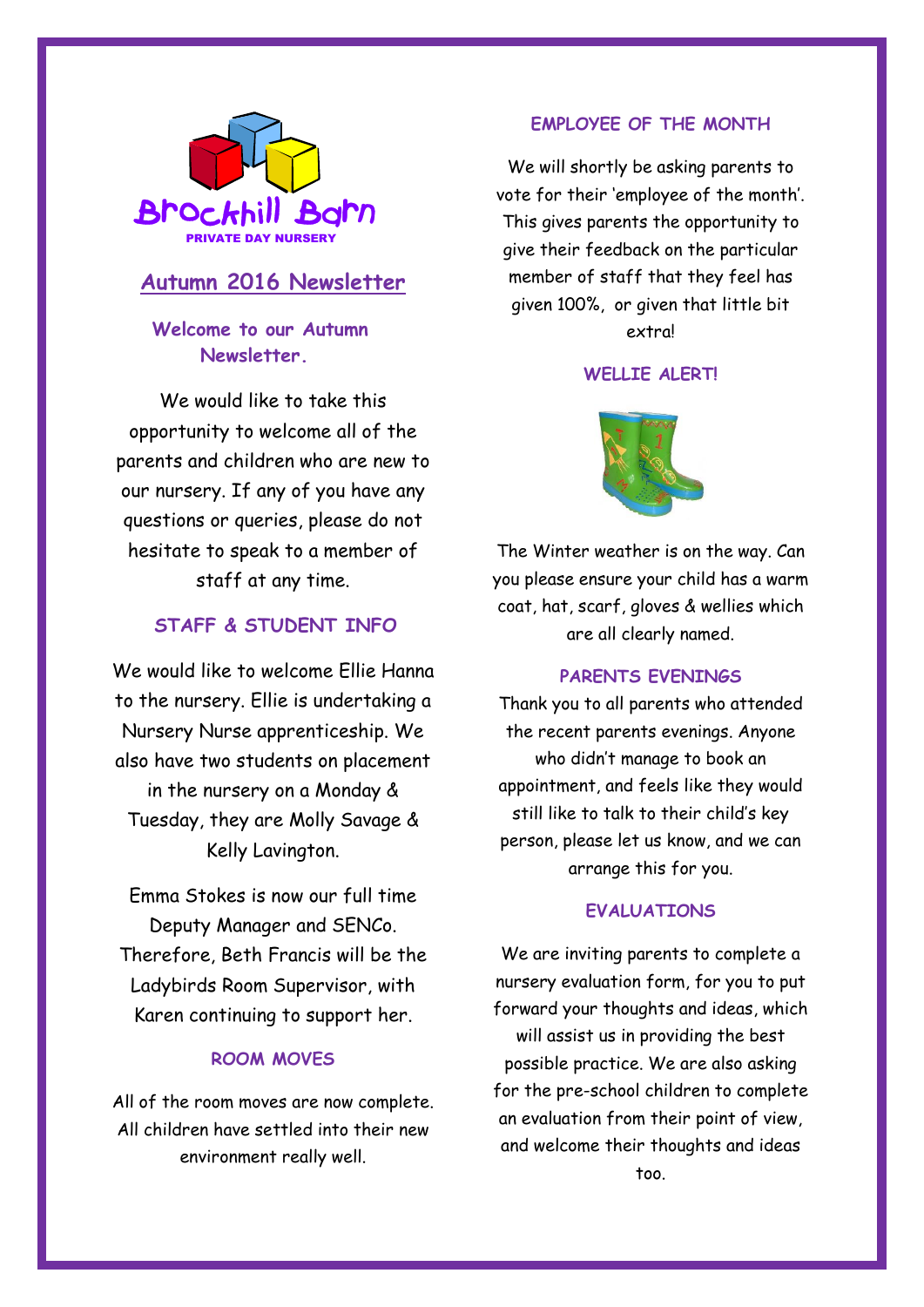### **HARVEST FESTIVAL DONATIONS**

Thank you to everyone who has donated to our Harvest Festival collection, you have all been very kind. The donations are going to **Redditch Night Stop** – Helping young homeless people.

### **HALLOWEEN FUN**



Friday 28th October – We will be having a Halloween party for children who attend nursery on this day. Monday 31<sup>st</sup> October Halloween fun day, arts & crafts, pumpkin carving etc.



**PHOTO SHOOT**

Wednesday 19<sup>th</sup> October 2016 - The photographer will be attending the nursery all day, starting at 9am. All children in on that day will be photographed. If your child does not attend on a Wednesday, you are more than welcome to bring them in during the day. The ladies are

fantastic, and take the photos outdoors. They have previously taken the nursery photos and have captured some truly wonderful moments!

### **MENU**

We will shortly be reviewing our rolling six week menu. We welcome you all to put forward any ideas or suggestions for new meal ideas, or recipes that your child enjoys at home.

#### **CHILDREN IN NEED**



**Week commencing 14th November**  We will be having a fundraising week for children in need. Pyjama Day, cake sale, spotty fancy dress!! All donations of cakes, and a £1 donation per child for wearing their PJ's would be very much appreciated.

### **MEDICATION IN BAGS**

If your child has any medication in their bag, please ensure that you take it out and hand it to a member of staff who will store it in the appropriate place.